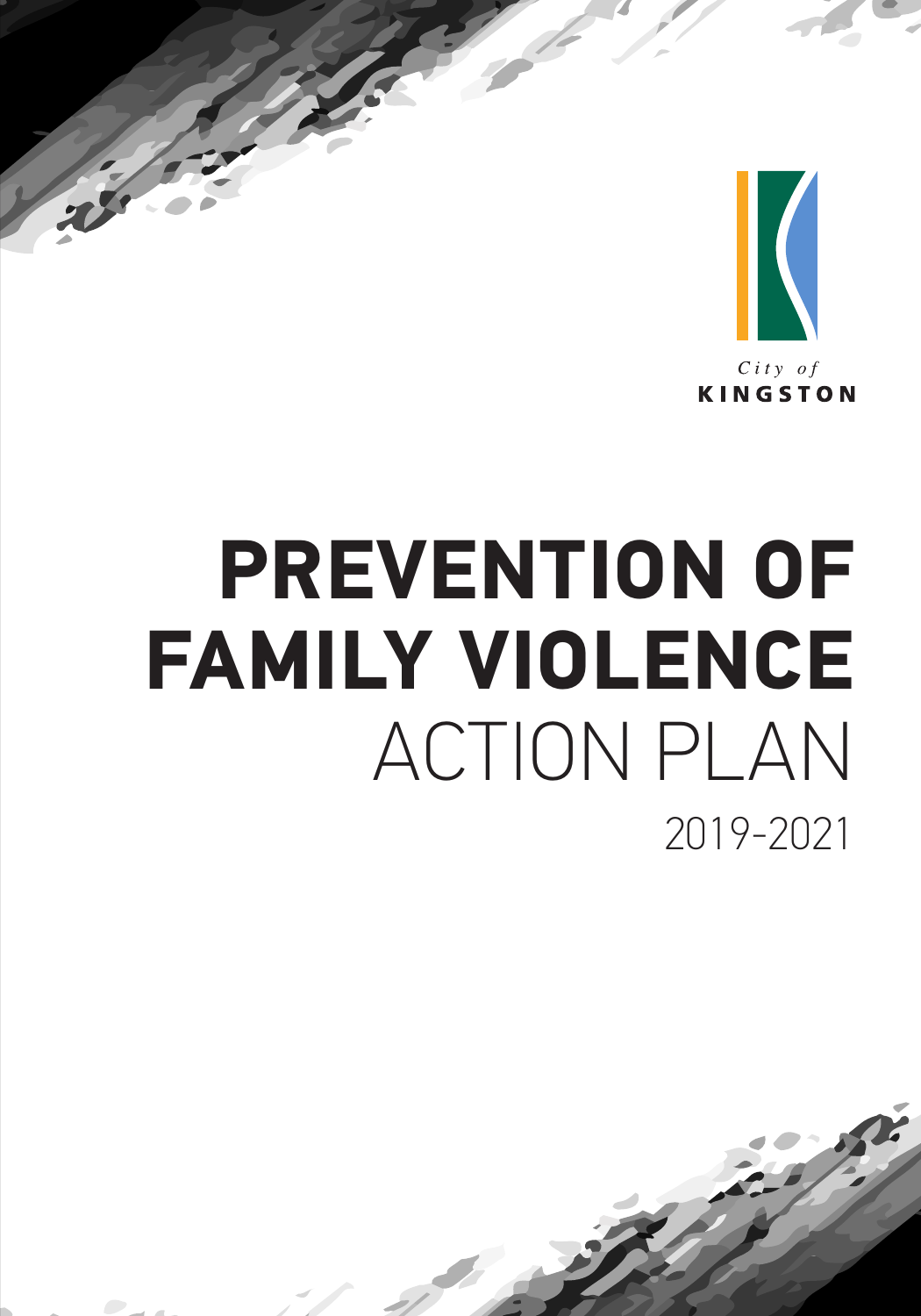

**1 IN 6 WOMEN** AND **1 IN 16 MEN** HAVE EXPERIENCED PHYSICAL AND/OR SEXUAL VIOLENCE BY A CURRENT OR PREVIOUS PARTNER



## **1 IN 5 WOMEN** AND **1 IN 20 MEN**

HAVE BEEN SEXUALLY ASSAULTED AND/OR THREATENED SINCE AGE 15



## **1 IN 6 WOMEN** AND **1 IN 9 MEN**

WERE PHYSICALLY AND/OR SEXUALLY ABUSED BEFORE THE AGE OF 15



### **1 IN 4 WOMEN** AND **1 IN 6 MEN**

HAVE EXPERIENCED EMOTIONAL ABUSE FROM A CURRENT OR PREVIOUS PARTNER SINCE THE AGE OF 15

**A 4 4** 

### **1 WOMAN A WEEK** + **1 MAN A MONTH**

IS MURDERED BY A PARTNER OR FORMER PARTNER IN AUSTRALIA, ON AVERAGE

#### INTIMATE PARTNER VIOLENCE CONTRIBUTES TO MORE ILLNESS, DISABILITY AND DEATHS THAN ANY OTHER RISK FACTOR FOR WOMEN AGED 18-44 YEARS



**68% OF WOMEN** WHO EXPERIENCE VIOLENCE SAID THEIR CHILDREN SAW OR HEARD THE VIOLENCE.



### **1,500 INCIDENTS (APPROX)**

of family violence in Kingston are reported to Police each year, it is estimated only 25% of cases are actually reported.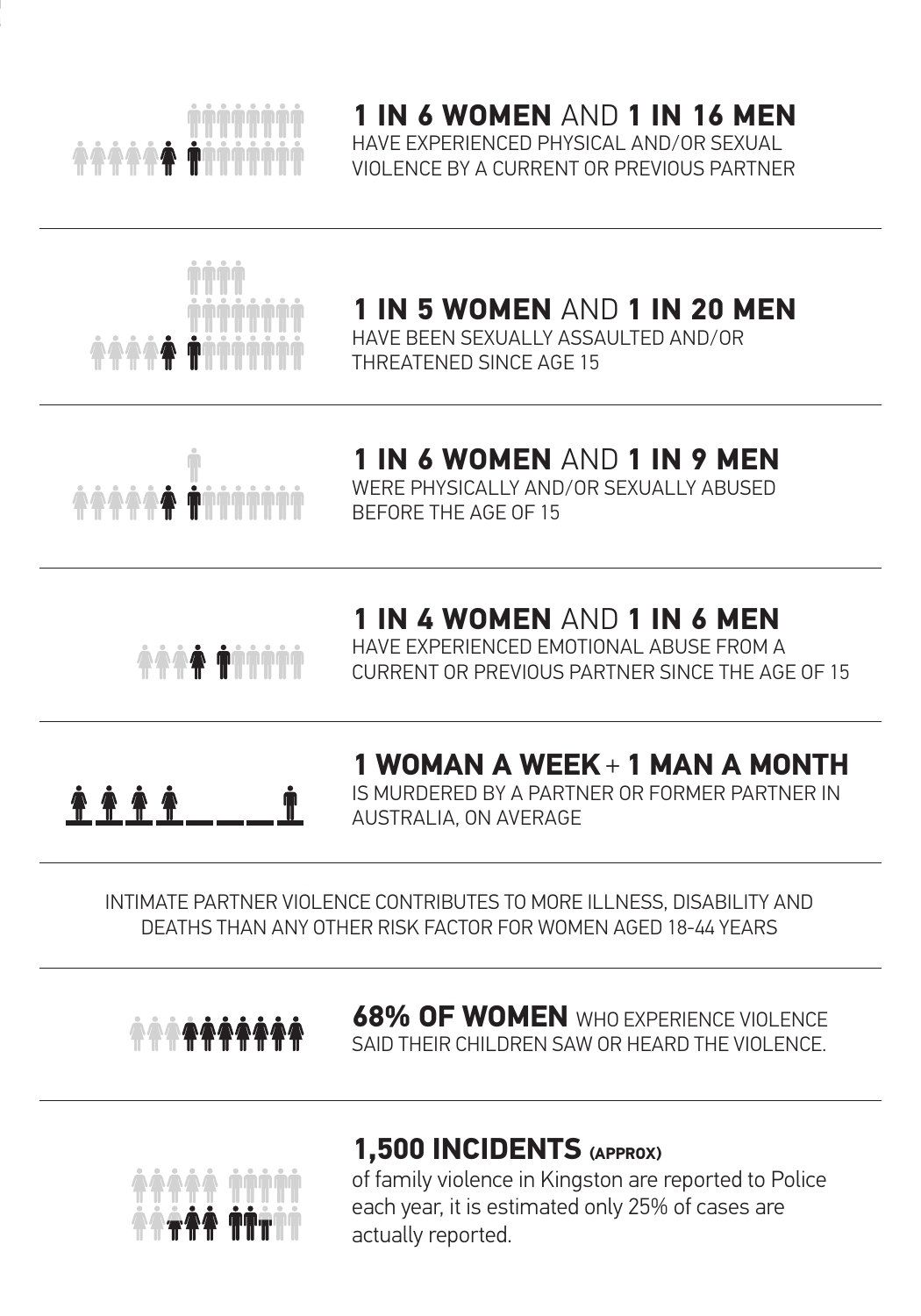# WHAT IS FAMILY VIOLENCE?

Family violence includes a range of behaviours used to control the victim, including physical violence and verbal abuse, sexual abuse, financial abuse, spiritual abuse, psychological/emotional abuse, social abuse (such as isolation) and stalking. It can affect anyone, regardless of age, cultural background, education, sexuality or ability.

# WHAT CAUSES FAMILY VIOL FNCF?

A key cause is gender inequality, without it family violence would not occur. Violence is a choice. Alcohol or drug use, problem gambling, and financial stress do not cause family violence, however they can contribute to how and when a person chooses to use violence.

## What is gender equality?

**Gender equality** refers to the equal rights, responsibilities and opportunities of women, men, transgender and gender-diverse people.

### **Achieving gender equality requires promoting gender equity.**

Gender equity involves the fair distribution of resources and responsibilities to all genders. It recognises different people require different types of help to be successful.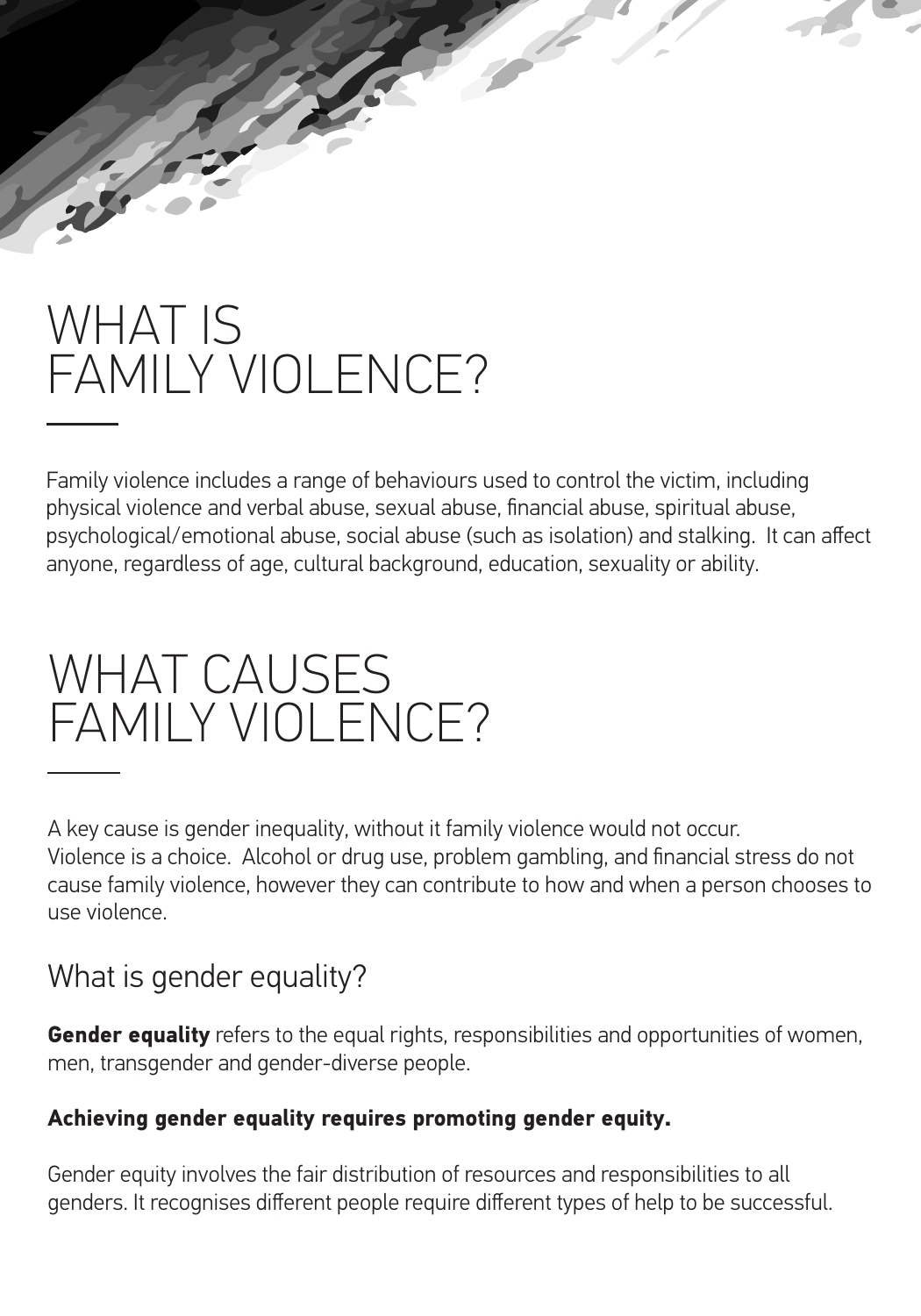# PREVENTING FAMILY VIOLENCE IN KINGSTON

Family Violence is widespread, serious and preventable. Preventing family violence is everyone's responsibility.

Local government plays a role by influencing social structures, norms and practices that promote respect and challenge the use of violence and discrimination.

City of Kingston's first Family Violence Action Plan outlines our strategy for reducing family violence in our community. Alongside state and regional frameworks, Kingston's evidence-based approach for preventing family violence involves recognising gender inequality as a key cause of family violence.

Kingston Council is committed to working towards the vision of creating safe, equal and respectful relationships in Kingston where family violence and gender inequality are not tolerated.

- o Challenging condoning of violence against women
- o Promoting women's independence and decision-making
- o Challenging gender stereotypes and roles
- o Strengthening positive, equal and respectful relationships.

Through a co-ordinated approach, strong leadership and collaborative partnerships we will work together to prevent family violence and promote gender equality by: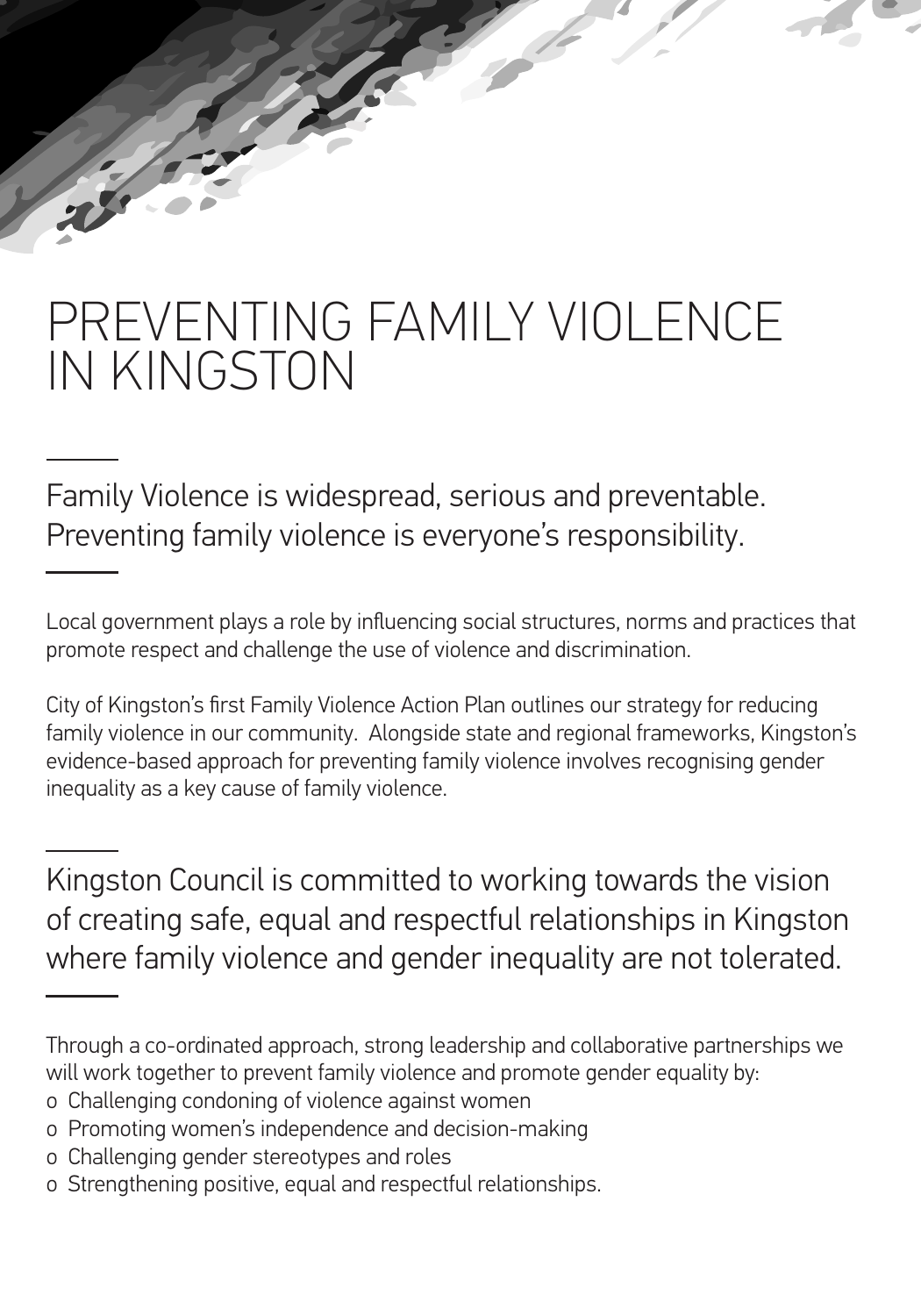# OUR GOALS

### Primary Prevention - Stop it before it starts

- 1. Increase understanding of family violence and gender inequality as an underlying cause.
- 2. Challenge behaviours and attitudes that support violence, sexism and discrimination.
- 3. Promote and normalise gender equality in public and private life.
- 4. Develop Kingston infrastructure, community spaces and activities that are safe, welcoming and inclusive.
- 5. Strengthen existing partnerships, opportunities for collaboration, and develop evidence-based practice.
- 6. Position Kingston as an exemplary organisation across Victoria and Australia in its commitment and advocacy efforts to prevent family violence.

## Secondary Prevention - Get in early

- 7. Support Kingston community members at higher risk of experiencing violence to receive early access to information and support services. (Priority populations include: women; new mothers; children; young people; Aboriginal and or Torres Strait Islander peoples; people who identify as lesbian gay, bisexual, transgender, intersex or queer (LGBTIQ+); people with a disability; elder population; multicultural communities; sex industry workers.)
- 8. Support Kingston community members at higher risk of perpetrating violence to receive education and interventions that prevent offending and promote respectful relationships.

## Tertiary Prevention - Help is here

- 9. Ensure victim survivors of family violence receive practical and appropriate support in a timely manner.
- 10. Support victim survivors of family violence to feel safe, connected, heard and empowered.
- 11. Ensure perpetrators of violence are held to account and supported to access services to prevent reoffending.